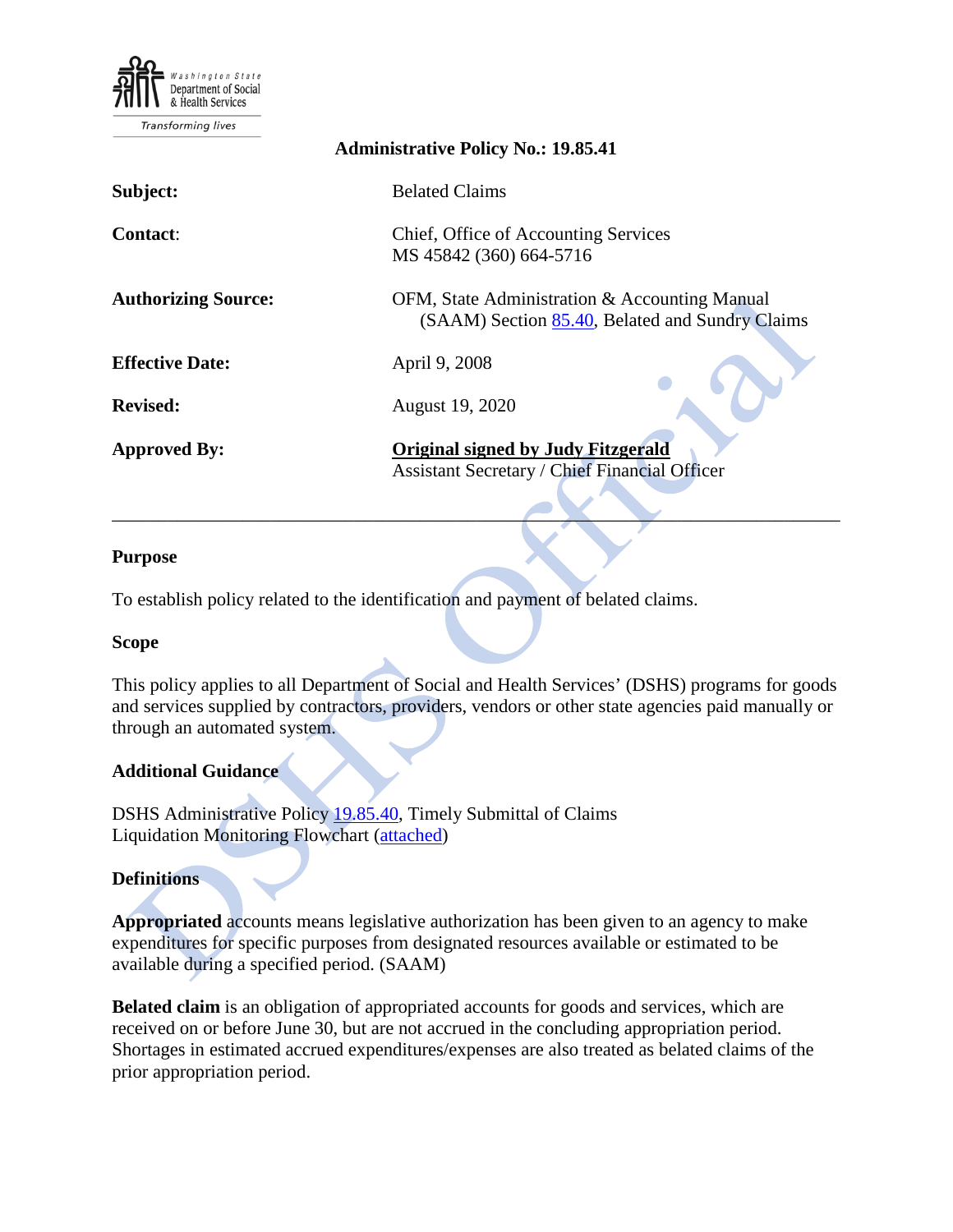Administrative Policy No. 19.85.41 August 19, 2020 Page 2

**Claim** is a paper or electronic request for payment submitted by a contractor, provider, or vendor.

**Contractor** is any person, business, non-profit, or government entity who provides services to DSHS under a contractual agreement and not as an employee of DSHS.

**Department** refers to the Department of Social and Health Services (DSHS).

**Non-appropriated accounts** are moneys that can be expended without legislative appropriation. Only funds in accounts specifically established in state law as being exempt from appropriation fall into this category. Non-appropriated accounts can be either budgeted (and subject to OFM allotment approval) or non-budgeted. (SAAM)

**Program** means the affected DSHS programs, including the division, office, or staff designated by the assistant secretary or division director as being responsible for compliance with this policy.

**Provider or vendor** is any person, business, non-profit, or government entity who provides goods or services to DSHS or its clients. A vendor may or may not have a contractual agreement. Does not mean individual provider (IP).

### **Policy**

- **A. Program staff must determine whether a belated claim is allowed, under the DSHS timely submittal requirements (DSHS Policy 19.85.40).**
- **B. The department must receive approval from the office of financial management (OFM) prior to paying belated claims from appropriated accounts.**

Belated claims are those goods or services that were received in a prior-prior biennium, but were never paid for. For example, the department was billed in December 2019 (FY20) for a service performed in December 2016 (FY17). A belated claim must be submitted to OFM because the department no longer has spending authority for the 15-17 Biennium. (Refer to the attached flow chart for a visual aid).

The department does not need OFM approval to pay belated claims from non-appropriated accounts.

**C. The office of accounting services (OAS) is the primary contact to OFM regarding paying belated claims on appropriated accounts.**

### **D. The department must have unexpended appropriation authority from the applicable prior appropriation period to satisfy the claim.**

If the department does not have sufficient appropriation authority remaining from the prior applicable period, the department must request legislation for an appropriation for the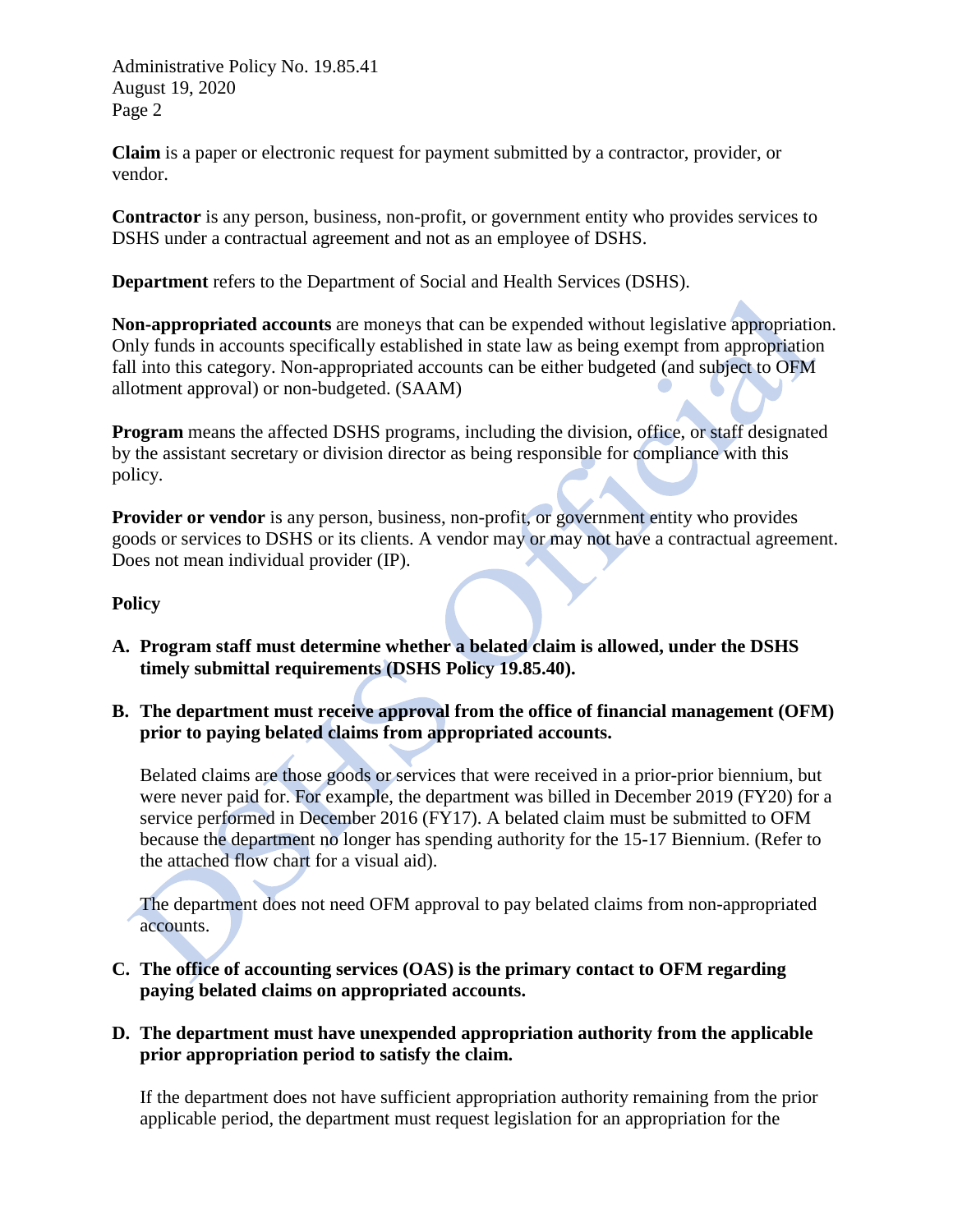Administrative Policy No. 19.85.41 August 19, 2020 Page 3

> amount needed before the belated claim can be paid. This is performed through the supplemental budget process.

### **E. All belated claims must be coded as current year appropriation expenditures.**

- 1. Coding must be obtained from the fiscal program manager.
- 2. Approval must be received from OFM prior to the belated claim being paid.

### **Procedures**

## **A. Program staff determine whether a belated claim is warranted by reviewing the following requirements:**

- 1. Contractors must submit their claim no later than 12 months after the date of service. If the claims for payment are not presented within the 12-month period, there must not be a charge against the state (WAC [388-05-0010\)](http://apps.leg.wa.gov/WAC/default.aspx?cite=388-05-0010).
- 2. Program specific RCW, WAC, or contract agreements.

A belated claim can be submitted if the department determines the initial claim satisfies the exception requirements prescribed in the WAC or program agreements (see Administrative Policy 19.85.40).

## **B. Program staff determine whether the claim is from an appropriated or nonappropriated account. For claims against:**

- 1. Appropriated accounts, program staff send an email request to the OAS chief with the following information:
	- a. Name of the contractor, provider, or vendor;
	- b. Date of receipt of goods or services;
	- c. Claim amount;
	- d. Account (fund) and appropriation that should have been charged, had the claim been paid timely;
	- e. Account (fund) and current appropriation to be charged; and
	- f. Explanation for the delinquency of the claim.
- 2. Non-appropriated accounts, administration staff may pay these claims as deemed necessary from current year authority.

## **C. Facilities, finance, and analytics administration (FFAA) determines if adequate appropriation authority exists from the fiscal year the department received the goods or service.**

1. If adequate appropriation authority exists, OAS submits a written request to OFM for approval to pay the belated claim.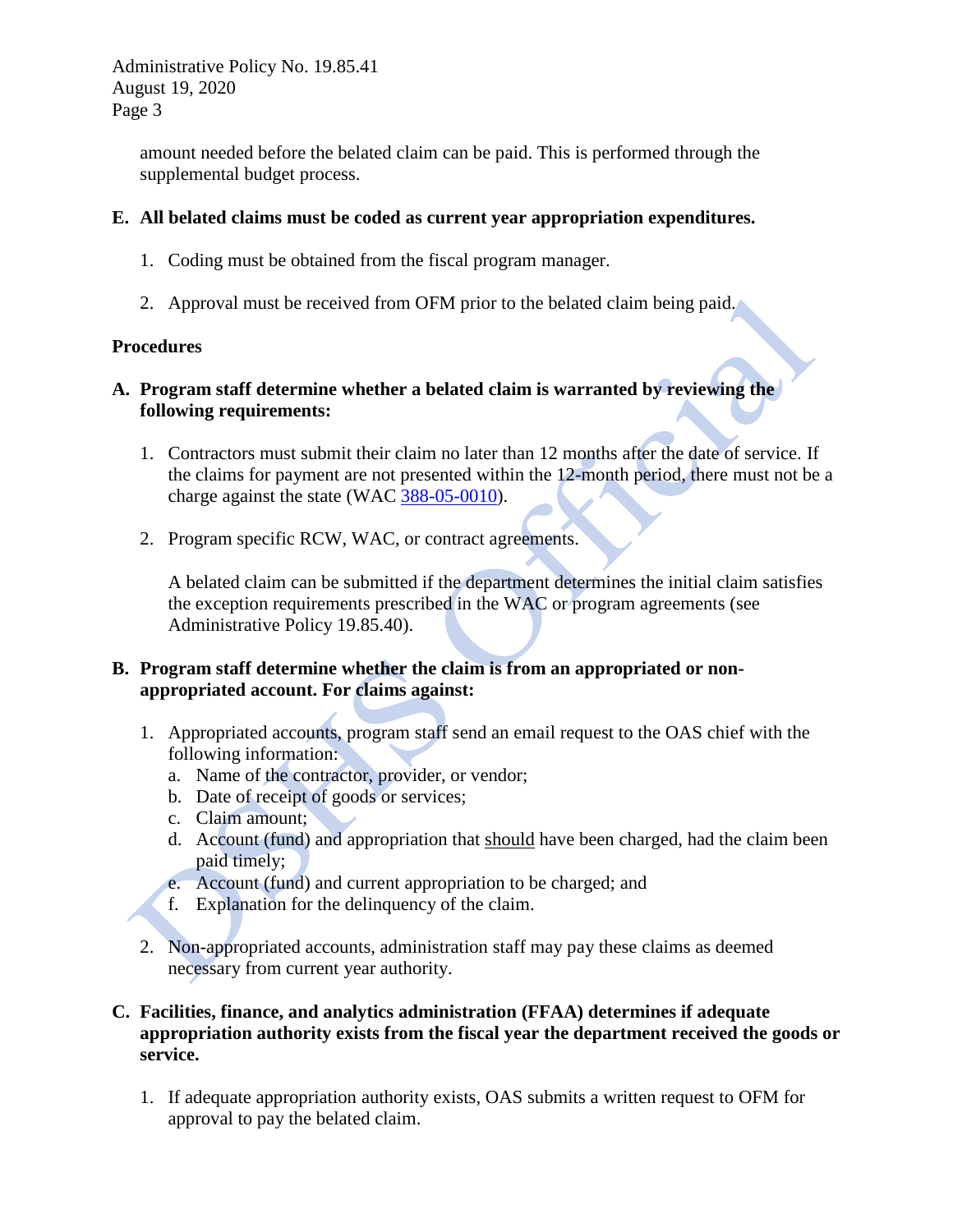Administrative Policy No. 19.85.41 August 19, 2020 Page 4

- 2. If adequate appropriation authority does not exist, OAS notifies the FFAA budget office and the program staff that the department needs to request authority from the legislature through the supplemental process.
- **D. Once approval is received from OFM or the Legislature, FFAA will notify the program staff to pay the belated claim.**